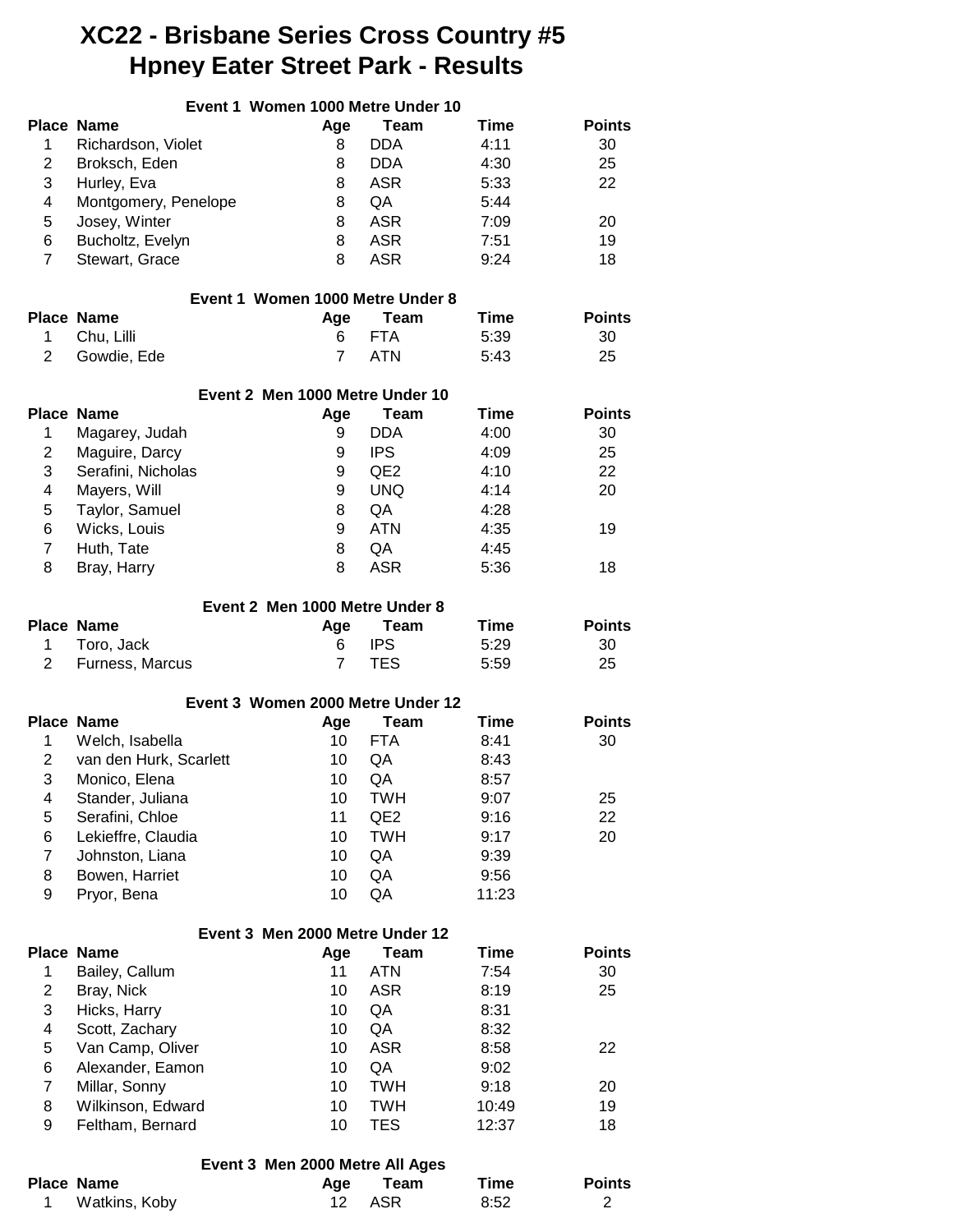|                         | Event 4 Women 3000 Metre Under 14 |     |             |             |                |
|-------------------------|-----------------------------------|-----|-------------|-------------|----------------|
|                         | Place Name                        | Age | <b>Team</b> | <b>Time</b> | <b>Points</b>  |
| 1                       | Rand, Madison                     | 13  | QA          | 12:05       |                |
| $\overline{2}$          | O'Connor, Murphy                  | 13  | <b>CMB</b>  | 12:10       | 30             |
| 3                       | Campbell, Grace                   | 13  | <b>ATN</b>  | 12:11       | 25             |
| 4                       | Fryga, Emma                       | 13  | <b>RED</b>  | 12:27       | 22             |
| $\mathbf 5$             | Bray, Laura                       | 12  | <b>ASR</b>  | 12:47       | 20             |
| 6                       | De Villiers, Gemma                | 11  | <b>ATN</b>  | 12:52       | 19             |
| $\overline{7}$          | Patten, Jasmine                   | 12  | MAY         | 13:04       | 18             |
| 8                       | Alexander, Leila                  | 13  | QA          | 13:08       |                |
| 9                       | Russell, Lauren                   | 13  | QA          | 13:11       |                |
| 10                      | Clarke, Ella                      | 13  | <b>IGN</b>  | 13:21       | 17             |
| 11                      | Snow, Piper                       | 13  | MAY         | 13:22       | 16             |
| 12                      | Nitschke, Zara                    | 11  | <b>TES</b>  | 13:23       | 15             |
| 13                      | Bryant, Rosie                     | 13  | QA          | 13:26       |                |
| 14                      | Agiannitis, Olivia                | 12  | <b>IPS</b>  | 13:28       | 14             |
| 15                      | Ryan, Chloe                       | 12  | <b>INT</b>  | 13:39       | 13             |
| 16                      | Pietsch, Zoe                      | 13  | <b>RCP</b>  | 14:10       | 12             |
| 17                      | Huang, Fiona                      | 13  | QA          | 14:19       |                |
| 18                      | Schulze, Emilia                   | 11  | <b>TES</b>  | 14:58       | 11             |
| 19                      | Elphinston, Isabel                | 13  | QA          | 15:04       |                |
| 20                      | Ang, Maja                         | 12  | QA          | 15:21       |                |
| 21                      | Reid, Isla                        | 12  | QA          | 15:23       |                |
| 22                      | Kolff van Oosterwijk, Issie       | 13  | QA          | 15:26       |                |
| 23                      | Morton, Adelaide                  | 13  | QA          | 15:31       |                |
| 24                      | Topping, Annabel                  | 12  | QA          | 15:50       |                |
| 25                      | Nicolas, Ysee                     | 13  | QA          | 15:53       |                |
| 26                      |                                   | 12  | QA          | 16:17       |                |
| 27                      | Himstedt, Elle                    | 12  | QA          | 16:39       |                |
| 28                      | Black, Arabella                   | 12  | <b>TES</b>  |             | 10             |
|                         | Furness, Matilda                  |     |             | 17:19       |                |
| 29                      | Pryor, Zoe                        | 13  | QA          | 18:33       |                |
| 30                      | Schulz, Elin Sylvia               | 13  | QA          | 18:46       |                |
|                         | Event 4 Women 3000 Metre All Ages |     |             |             |                |
|                         | <b>Place Name</b>                 | Age | <b>Team</b> | <b>Time</b> | <b>Points</b>  |
| 1                       | Wall, Lillian                     | 15  | QA          | 12:36       |                |
| $\overline{c}$          | Patten, Jessica                   | 14  | <b>MAY</b>  | 13:40       | $\overline{2}$ |
| 3                       | Lingard, Orlaith                  | 14  | QA          | 14:17       |                |
| $\overline{\mathbf{4}}$ | Pryor, Holly                      | 14  | QA          | 15:07       |                |
| $\mathbf 5$             | Vaughan, Lucy                     | 16  | QA          | 15:51       |                |
| 6                       | Zeng, Angelina                    | 14  | QA          | 18:32       |                |
| $\overline{7}$          | Wilson, Charlotte                 | 14  | QA          | 18:45       |                |
|                         | Event 4 Men 3000 Metre Under 14   |     |             |             |                |
|                         | Place Name                        | Age | <b>Team</b> | <b>Time</b> | <b>Points</b>  |
| 1                       | Van Camp, Tate                    | 12  | <b>ASR</b>  | 11:10       | 30             |
| $\overline{c}$          | Mathewson, Conor                  | 11  | <b>IPS</b>  | 11:14       | 25             |
| 3                       | Gigliotti, Luca                   | 13  | QA          | 11:38       |                |
| $\overline{\mathbf{4}}$ | Ward, Kaelan                      | 12  | <b>GCV</b>  | 11:39       | 22             |
| $\mathbf 5$             | Jobbins, Oliver                   | 11  | <b>INT</b>  | 11:52       | 20             |
| 6                       | Geise, Henry                      | 12  | <b>NDG</b>  | 11:56       | 19             |
| $\overline{7}$          | Hockaday, Thomas                  | 11  | <b>IGN</b>  | 12:02       | 18             |
| 8                       | Johns, Callum                     | 12  | <b>TES</b>  | 12:34       | 17             |
| 9                       | De Villiers, Alex                 | 13  | <b>ATN</b>  | 13:01       | 16             |
| 10                      | Brelsford, Oscar                  | 11  | QA          | 13:13       |                |
| 11                      | Bell, Nikolas                     | 11  | <b>BRR</b>  | 13:19       | 15             |
| 12                      | Fleming, James                    | 12  | TES         | 13:45       | 14             |
|                         |                                   |     |             |             |                |

## **Event 5 Women 4000 Metre Under 16**

13 Gurrieri-Hyland, Alexander 12 TES 14:07 13

| <b>Place Name</b> | Age | Team | Time | <b>Points</b> |
|-------------------|-----|------|------|---------------|
|                   |     |      |      |               |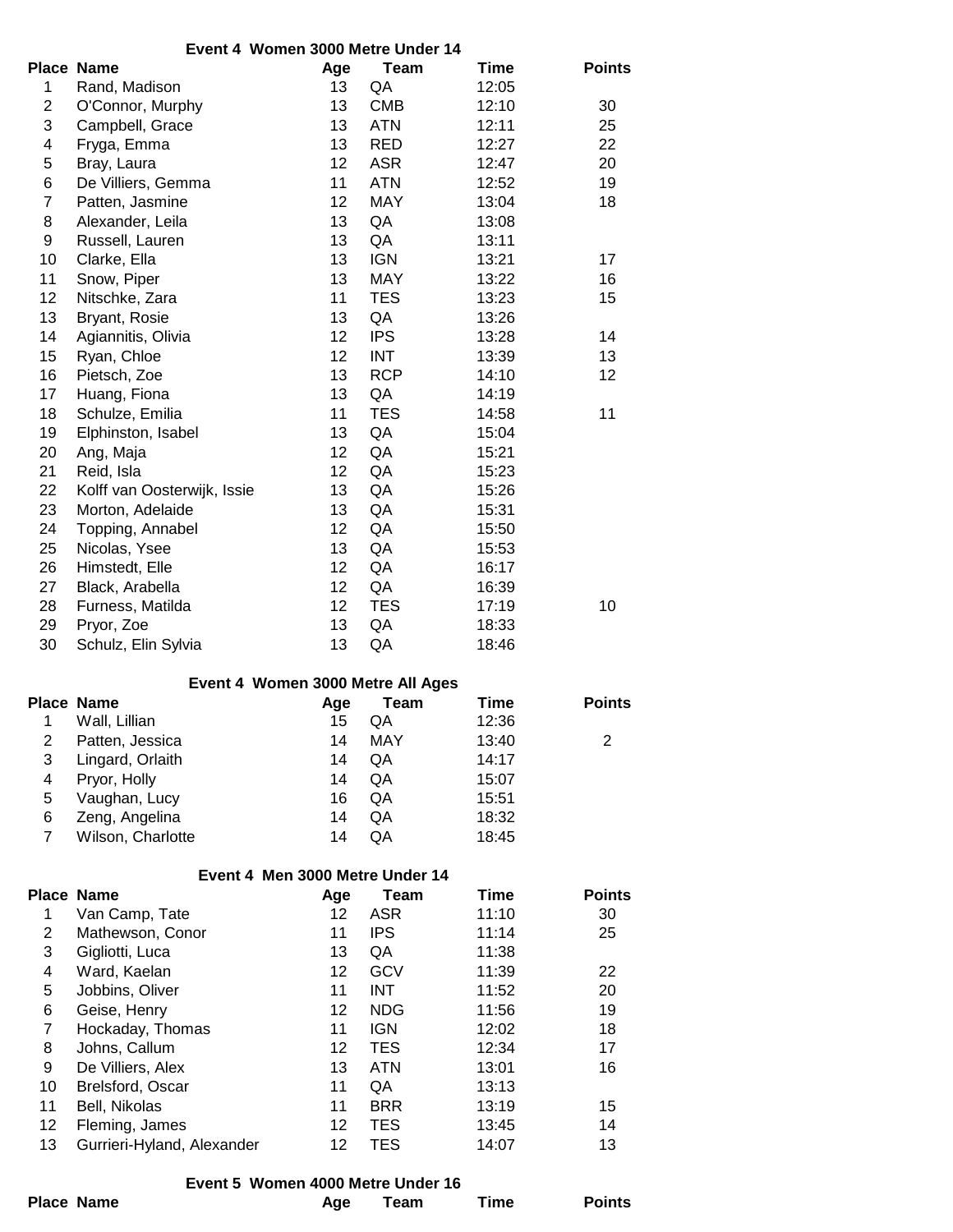| Bowen, Chloe       | 14 | <b>OA</b> | 17:00 |    |
|--------------------|----|-----------|-------|----|
| Johnstone, Chloe   | 14 | USC.      | 17:22 | 30 |
| Valinoti, Isabella | 14 | 0A        | 18:02 |    |
| Flanagan, Eliza    | 14 | GFR       | 20:29 | 25 |
| Schweitzer, Lucy   | 11 | ASR       | 21:30 | 22 |
| Schweitzer, Annie  | 11 | ASR       | 24:45 | 20 |
|                    |    |           |       |    |

| Event 5 Women 4000 Metre Open Short Course |                   |     |      |       |               |  |
|--------------------------------------------|-------------------|-----|------|-------|---------------|--|
|                                            | Place Name        | Aae | Team | Time  | <b>Points</b> |  |
|                                            | King, Elizabeth   | 47  | INT  | 19:23 | 30            |  |
|                                            | Kidd, Lauren      | 42  | QUT  | 20:23 | 25            |  |
| 3                                          | Gaffney, Megan    | 34  | TWH  | 24:21 | 22            |  |
| 4                                          | McIntyre, Melinda | 52  | TES. | 24:53 | 20            |  |
| 5                                          | Lee, Karen        | 51  | TWH  | 25:23 | 19            |  |
| 6                                          | Maenhaut, Barbara | 51  | TWH  | 28:56 | 18            |  |

|   | Event 5 Men 4000 Metre Under 16 |     |            |       |               |  |
|---|---------------------------------|-----|------------|-------|---------------|--|
|   | Place Name                      | Age | Team       | Time  | <b>Points</b> |  |
|   | Gorski, Luke                    | 14  | <b>IGN</b> | 14:28 | 30            |  |
| 2 | Hughes, Leonardo                | 14  | <b>GCR</b> | 14:36 | 25            |  |
| 3 | Churches, Vincent               | 15  | <b>IGN</b> | 15:01 | 22            |  |
| 4 | Hermiston, Harvey               | 14  | <b>RED</b> | 15:06 | 20            |  |
| 5 | Johnson, James                  | 14  | <b>IGN</b> | 15:33 | 19            |  |
| 6 | Farrell-Thomas, Cooper          | 15  | <b>BOR</b> | 20:01 | 18            |  |
|   | Bryant, William                 | 15  | TWH        | 22:06 | 17            |  |
| 8 | Millar, Sonny                   | 10  | TWH        | 22:25 | 16            |  |

#### **Event 5 Men 4000 Metre Open Short Course**

|    | Place Name             | Age | Team            | Time  | <b>Points</b> |
|----|------------------------|-----|-----------------|-------|---------------|
| 1  | Newsham, Zack          | 18  | <b>INT</b>      | 13:48 | 30            |
| 2  | Farrell-Thomas, Bailey | 16  | <b>BOR</b>      | 16:47 | 25            |
| 3  | Wilkinson, Harley      | 48  | <b>TWH</b>      | 16:56 | 22            |
| 4  | Arganda, Carl          | 29  | <b>TES</b>      | 17:05 | 20            |
| 5  | Hooper, Padriac        | 29  | QA              | 17:09 |               |
| 6  | Phelan, Joseph         | 55  | TWH             | 18:04 | 19            |
| 7  | Bryant, Darryn         | 55  | TWH             | 18:40 | 18            |
| 8  | Anderson, Ross         | 51  | <b>TWH</b>      | 19:13 | 17            |
| 9  | Crothers, Paul         | 46  | <b>ATN</b>      | 20:06 | 16            |
| 10 | Burrows - T/F20, Tom   | 32  | QE <sub>2</sub> | 20:53 | 15            |
| 11 | Crothers, Thomas       | 16  | <b>ATN</b>      | 21:28 | 14            |
| 12 | Purcell, John          | 54  | <b>ASR</b>      | 24:38 | 13            |

#### **Event 6 Women 6000 Metre under 18**

| Place Name          | Aae | Team   | Time  | <b>Points</b> |
|---------------------|-----|--------|-------|---------------|
| 1 Schweitzer, Tully |     | 15 ASR | 25:03 | 30            |
| 2 Schweitzer. Erin  |     | 13 ASR | 32:12 | 25            |

| Event 6 Women 6000 Metre Masters 30-49 |                   |     |            |       |               |  |
|----------------------------------------|-------------------|-----|------------|-------|---------------|--|
|                                        | <b>Place Name</b> | Aae | Team       | Time  | <b>Points</b> |  |
|                                        | Fitzgerald, Amy   | 38  | TES.       | 27:34 | 30            |  |
| 2                                      | Schweitzer, Lauri | 43  | ASR        | 28:17 | 25            |  |
| 3                                      | Hancox, Leela     | 41  | <b>BRR</b> | 28:48 | 22            |  |
| 4                                      | Feltham, Cathrin  | 48  | TFS        | 47.41 | 20            |  |

## **Event 6 Women 6000 Metre Masters 50+**

| Place Name        | Aae | Team   | Time  | <b>Points</b> |
|-------------------|-----|--------|-------|---------------|
| Kolb. Miwa        | 55  | TWH    | 29:19 | -30           |
| 2 bateson, lynda  |     | 59 ASR | 40:39 | 25            |
| 3 Briscoe, Judith | 60. | ATN    | 43:41 | 22            |

### **Event 6 Women 6000 Metre Open Medium Course**

| Time<br><b>Place Name</b><br>Team<br>Aae | <b>Points</b> |
|------------------------------------------|---------------|
|------------------------------------------|---------------|